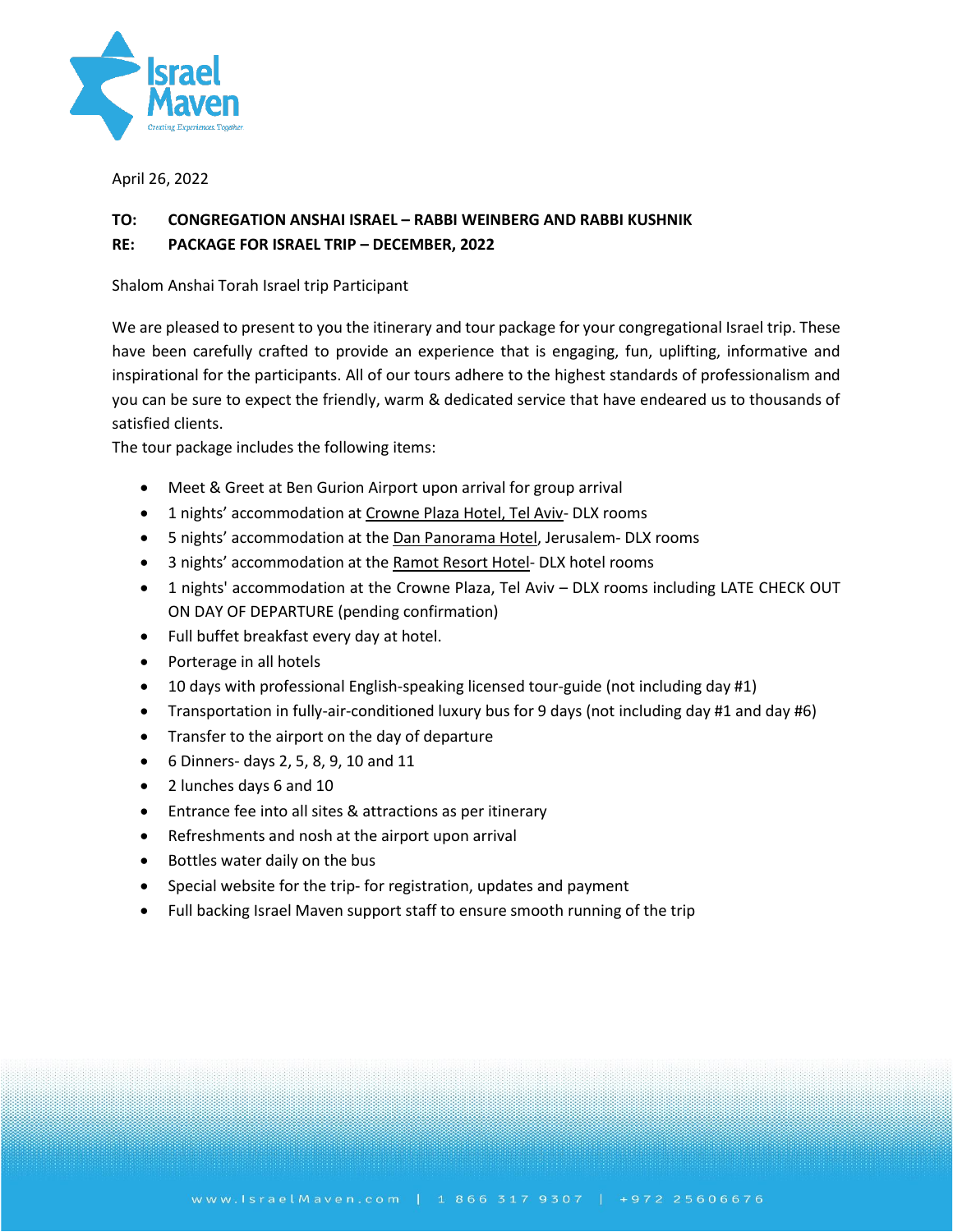

The cost for the trip **NOT INCLUDING AIRFARE** is as follows: **Prices are based on a minimum of 40 paying participants.**

- Double Occupancy \$3,643 USD per person
- Single Occupancy Supplement \$1,378 USD
- $\bullet$  3<sup>rd</sup> person (adult- above 12) \$3,135 USD
- Child  $(12)$  sharing with 2 adults  $$2,679$  USD

### **PLEASE NOTE:**

- The above cost is subject to change at any time as per notice from hotels and other suppliers of services.
- If number of participants and/or rooming arrangements are changed the price will have to be revised.
- The itinerary is subject to change based on weather, security, time and other considerations
- There is no refund for sites not visited or activities not done, for any reason.

### **NUMBER OF PARTICIPANTS:**

Should the number of participants change, the package for the trip will adjust as following:

- 35- 39 participants \$3,710 USD
- 40- 44 participants AS ABOVE
- 45- 49 participants \$3,591 USD

## *From this point we will have 2 buses and 2 guides*

- 50- 54 participants \$3,772 USD
- 55- 59 participants \$3,719 USD
- 60- 64 participants \$3,667 USD
- 65- 69 participants \$3,627 USD

### **THE PRICE DOES NOT INCLUDE THE FOLLOWING:**

- Cost of round- trip airfare from country of origin to Israel.
- Any expenses of a personal nature.
- Any meals other than specified.
- Any tips for guide or driver. Suggested tip- \$5- \$7 per person per day for guide and \$3- \$5 per day per person for driver. This is of course up to your discretion and satisfaction
- Any guests at meals other than the participants of the party.
- Insurance for baggage, personal items, trip cancellation or interruption. We recommend that all insurance be arranged through your travel agent in U.S. If claims have to be made, it is much easier dealing with a local insurance company upon your return, rather than having to collect refunds from an insurance company in Israel.
- Anything not mentioned above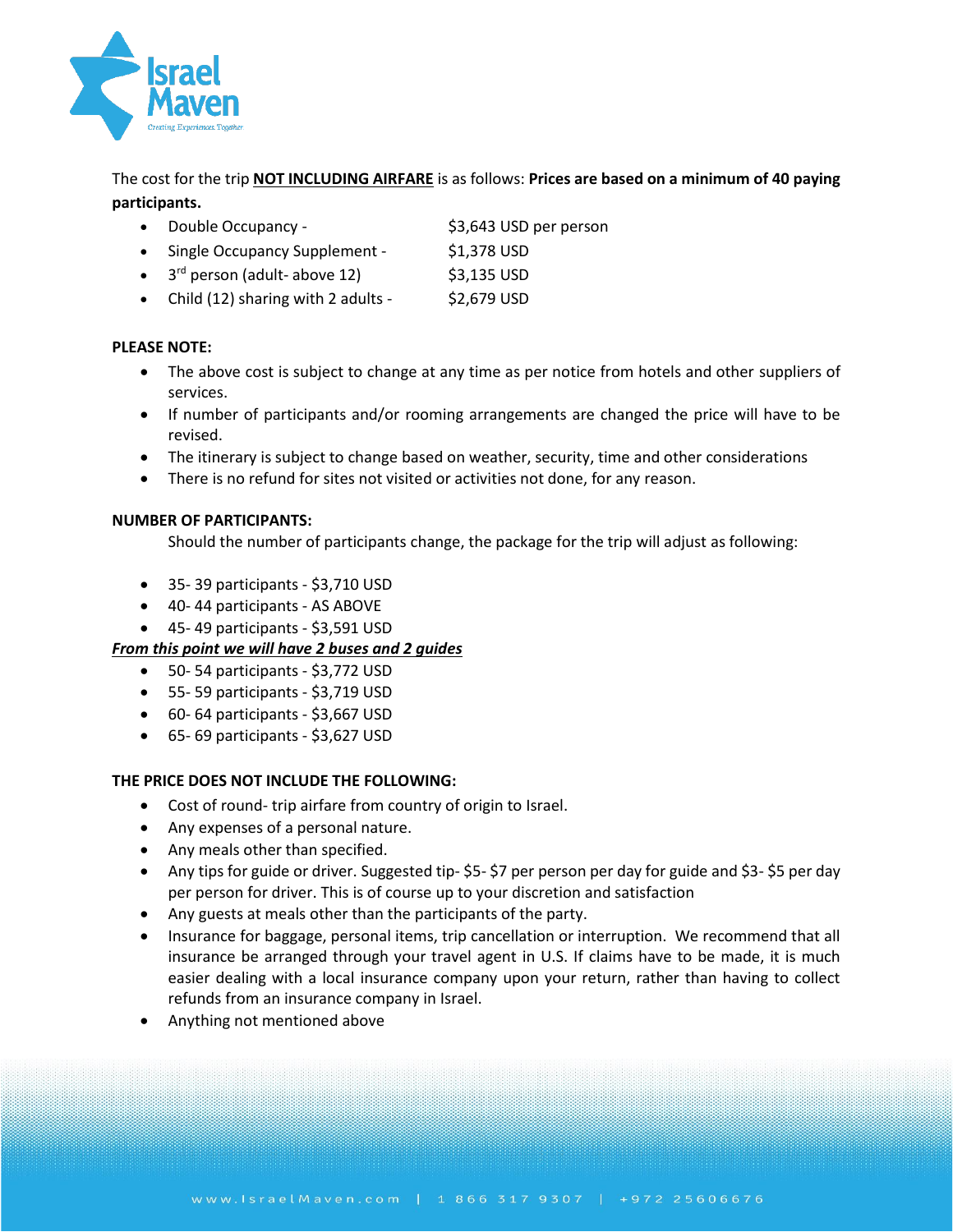

#### **TERMS OF PAYMENT:**

- 1. All prices and payments are in US DOLLARS
- 2. Deposit of \$500 US per participant to confirm reservations.
- 3. Final and full payment is required 45 days before arrival.
- 4. Payment should be made via:
	- a. Via bank transfer in US Dollars to Israel Maven Tours LTD, Bank Leumi, 21 Ramban st, Rechavia, Jerusalem, Branch # 912, Account # 249300/80, Swift: LUMIILITXXX, Code IL010912 IBAN IL640109120000024930080
	- b. Via Israel Maven website for online registration and payment by credit card

# **WE STRONGLY RECOMMEND THAT YOU PURCHASE COMPREHENSIVE TRAVEL INSURANCE IN THE EVENT THAT YOU NEED TO CANCEL YOUR TRIP FOR PERSONAL, MEDICAL OR OTHER REASONS.**

### **CANCELLATION POLICY:**

- From 90 to 60 days before arrival full refund less \$500 US per person
- Between 60-30 days before arrival \$1,000 US per person plus any hotel cancellation fees
- Between 29-15 days before arrival \$1,500 US per person plus any hotel cancellation fees
- Within 14 days of arrival full payment for the entire program will be charged.

#### **New VAT tax regulations**

Please be aware that according to the new Israeli tax laws, being strictly enforced by all hotels, all guests holding Israel citizenship, even those with dual citizenship/passports both for individual travelers and guests part of a group, or invited local guests, will be charged VAT tax. Therefore we need to receive this information in advance in order to finalize the bill. Should we not get this information in advance, and hotels charge us VAT tax, be aware that we will charge you with this extra amount retroactively.

#### **PASSPORT VALIDITY:**

As is customary for international travel, your passport should be valid for a minimum of 6 months from your date of entry to Israel or you may not be permitted to fly.

#### **RESPONSIBILITY:**

Israel Maven Tours Ltd., (hereinafter called the Tour Operator), acts only as an agent for the various companies, owners or contractors providing the means of transportation, accommodation and other services. All exchange orders, coupons and tickets are offered subject to the Terms and Conditions under which such services are offered or provided. The issuance and acceptance of such tickets shall be deemed to be consent to the further conditions that the Tour Operator shall not be in any way liable for injury,